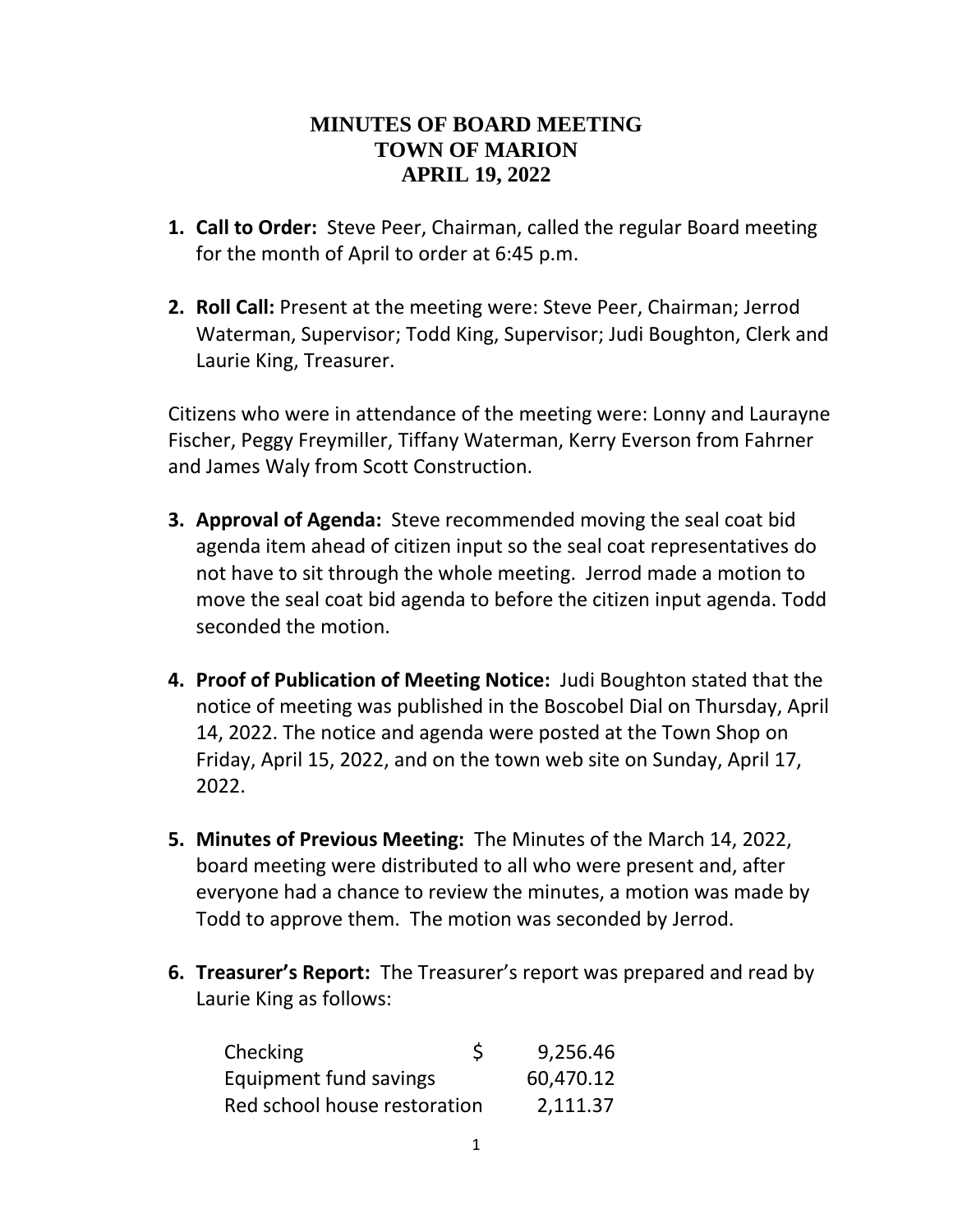| People's Money Market | 173,298.72 |
|-----------------------|------------|
| <b>ARPA Funds</b>     | 30,407.64  |
| Local Gov't Inv Pool  | 22.72      |
| Total:                | 275,567.03 |

Loan Summary: Regarding the loan with Peoples State Bank, the terms of the loan are 2.49% fixed annual rate until 2025. The current loan balance is \$202,215.96. Payments of \$16,500 are due to continue quarterly until a final payment is made in June 2025.

## **New Business:**

- **1. Seal Coat Bids:** Kerry Everson of Fahrner Asphalt Sealers, LLC and James Waly of Scott Construction were present at the meeting and had submitted the following bids that were read as follows:
	- Scott Construction: 20' single seal =  $$21,862$ ; double seal =  $$43,720$ .
	- Fahrner Asphalt Sealers: 20' top single seal is \$21,643.

The board elected to award the seal coating contract to the lowest bidder, which is Fahrner. A motion was made by Jerrod to award the seal coat bid to Fahrner Asphalt Sealers. Todd seconded the motion.

Kerry Everson said they would plan on doing the seal coating in mid to late June. Steve asked him if he would look at the patch of road between the Crooked Creek bridge on Town Hall Road and Highway 61 and give his opinion on how the board can prevent it from getting soft and breaking up in that area. Steve's recommendation is to not go over 6 miles of road at the price of \$21,643 per mile. They are looking at seal coating some areas of Town Hall and leaving areas that are good enough to get by without doing; they will plan on doing the intersection of Cemetery Road to Wisconsin Valley, Pine Knob and Waltz Lane. Jerrod discussed leaving Town Hall from the Bridge to Highway 61 until the wet spots can be fixed. Anticipated project cost Steve suggested would be between \$120,000 to \$130,000. They will wait and see what Fahrner recommends for the area between Highway 61 and the bridge on Town Hall Road.

**7. Citizen Input:** Peggy Freymiller was at the meeting and was asking who keeps taking the road signs. The Crown Hill sign has been gone twice.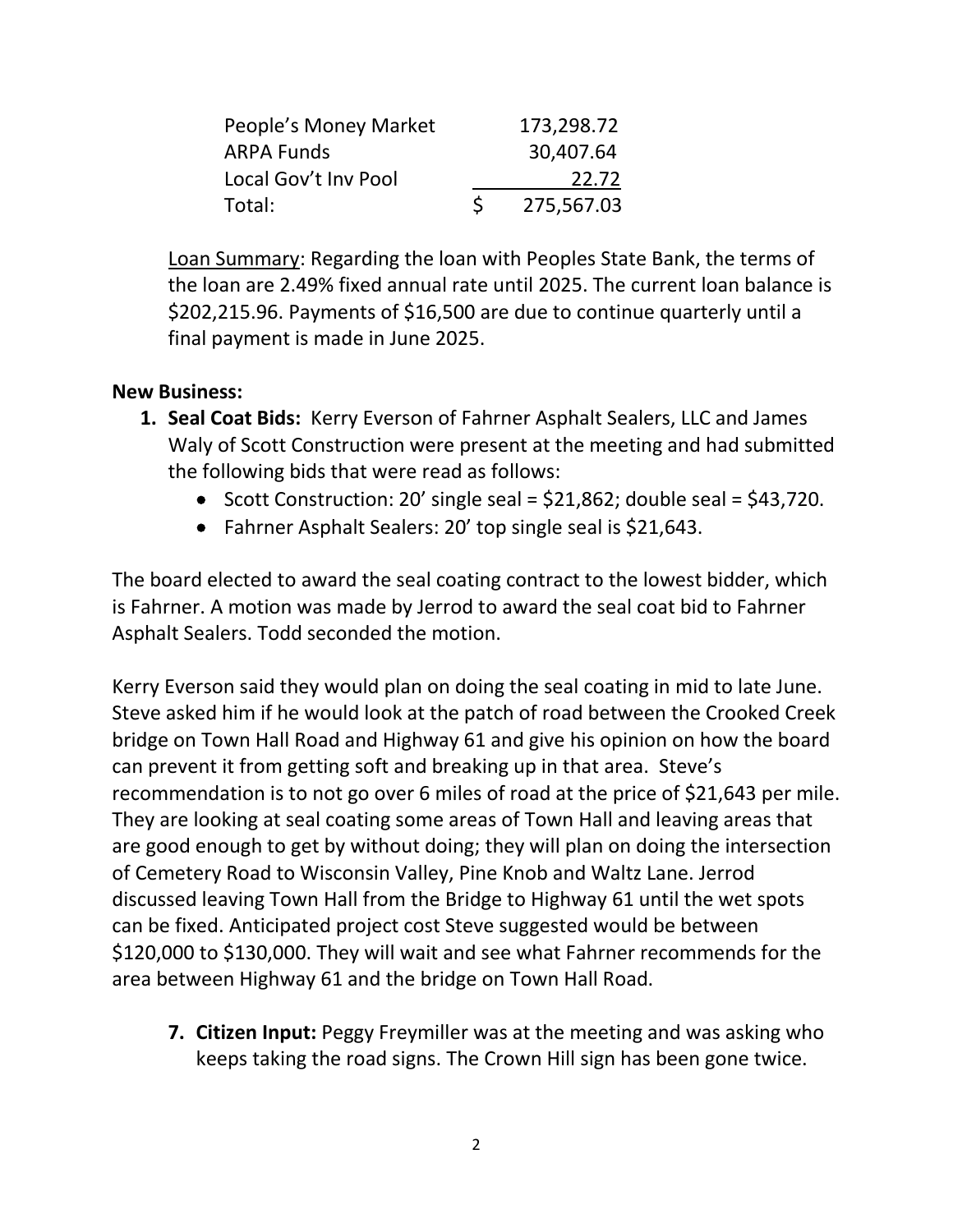Board discussed sometimes the county hits when they mow. Discussed it is a problem all over with signs.

- **2. Old Business:** 
	- **American Rescue Plan Act (ARPA) Update:** Judi needs to submit a report by April 30 through the Department of the Treasury where the township needs to list a specific project or no project at this time for the SLRF Compliance Report for funding that was received in June of 2021 in the amount of \$30,406.22 with an additional amount to be received in June of 2022 of \$30,406.21 for a total amount of \$60,812.43 for the project. The board agreed to list the project as a salt shed with the cost of bringing in electricity and drilling a well. The project expenditure category to be used will be "Revenue Replacement" with a project expenditure subcategory of "Provision of Government Services."
	- **Update on Brechler/Evangelical Cemetery on Town Hall (Expansion/Cemetery Plotting).** Steve talked to Austin Engineering and has not heard anything back. He will follow up.
	- **Federal Bipartisan Infrastructure Law (BIL) funding (FFY 2022-2026) Update.** Steve talked to Travis Kramer on this and he said not to put anything down for this year. He has us on the list to take care of the bridge on Town Hall.
	- **Update on Deeding Land Back to Adjoining Landowners on Tower Road Subsequent to Moving Road.** This goes back to Austin Engineering. Steve talked to them and they never got back, but he will call them again tomorrow.
- **3. New Business:**
	- **International Plow Sale Inquiry Update.** Listed for \$10,500. Nathan said someone said they had \$9,000 cash. Steve told him we would take \$9,500.
	- **Recycling Report Update.** Judi submitted the 2021 annual report. The recycling tonnage for aluminum came to 0.28 tons. Recycling tonnage hauled by Town and Country came to 13.44 tons for a total recyclables collected from residences of 13.72 tons. This equals a per capita collection of 45.21 pounds per capita, which does not meet the DNR's per capita collection standard of 82.40 pounds per capita.
	- **Timber Lane Fire Number Signs.** Lonny said that he forgot a section of the township when he was taking down numbers for the list of fire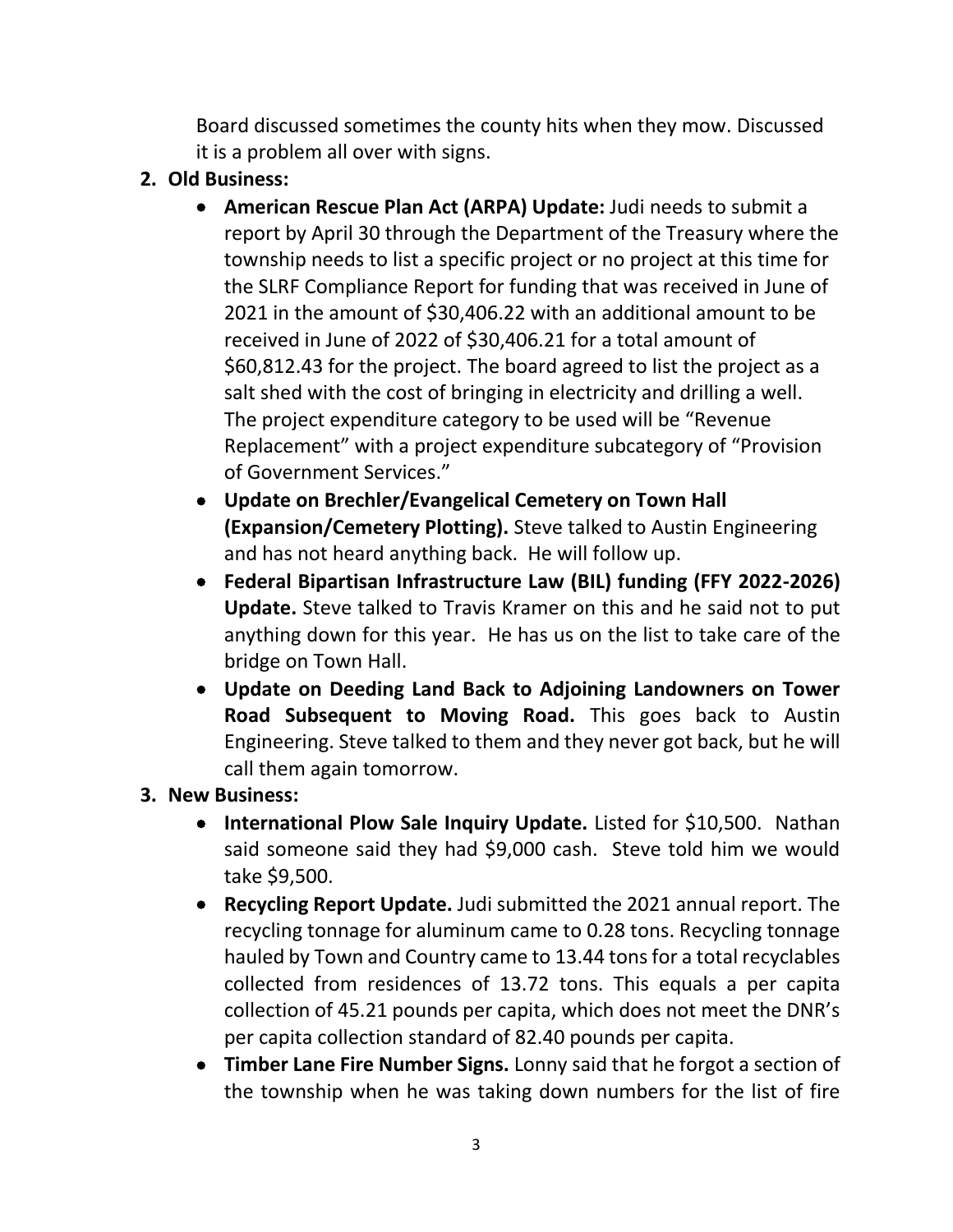number replacement signs and so they didn't get replaced. Those were the Timber Lane numbers, and Steve said not to worry about those signs at this point.

- **Spring Cleanup Workers/Dumpster and Charges for Tires, Televisions and Computer Monitors (May 14).** Todd is getting two, 40-yard dumpsters. Lonny and Laurayne are in charge of taking care of getting the workers. Same rules used at fall cleanup will be used at spring cleanup; 10 tires disposed of for free; \$15 per TV or computer monitor, everything the same. Ask Don's in Highland the charges according to size of tires.
- **Ordinance Appointing Alternate Board of Review Member.** Jerrod made a motion to appoint Laurayne Fischer as alternate Board of Review member. Todd seconded the motion.
- **Open Book and Board of Review (OB: 4/28/22 12:30 pm-2:30 pm; BOR: 5/11/2022 6:30 pm-8:30 pm).** All board members will try to attend the board of review on May 11 at 6:30 pm.
- **Update on Wisconsin River Trail Organization (WRTO)/Wisconsin DOT Transportation Alternatives Program (TAP) Borden Road Public Crossing:** Steve and Judi received an invite for a teleconference meeting on April 6 but were unable to attend, but Judi was given an update by phone. Judi provided the board with an agenda and minutes from that meeting.

Subject of discussion, Wisconsin River Trail Organization (WRTO) was awarded a project grant to construct a bike trail on Borden Road to Riverview Lane with original plan to cross the railroad tracks at Milk Specialties and follow 133 right-of-way. There are 1.3 million in federal funds attached to the project. The Wisconsin DOT received a request for closure of the crossing and vacation of public road right-of-way at the railroad crossing from the Town of Boscobel. Wisconsin DOT (Rails & Harbor Section) received a request for rail and track improvements including closure of the crossing and vacation of public road right-of-way at the Borden Road crossing in the Town of Boscobel from Wisconsin and Southern Railroad (WSOR) for improvements to accommodate the storage and loading of a 110-car train for grain distribution from across the state of Wisconsin. Substantial work on this is scheduled to begin in May of 2022.